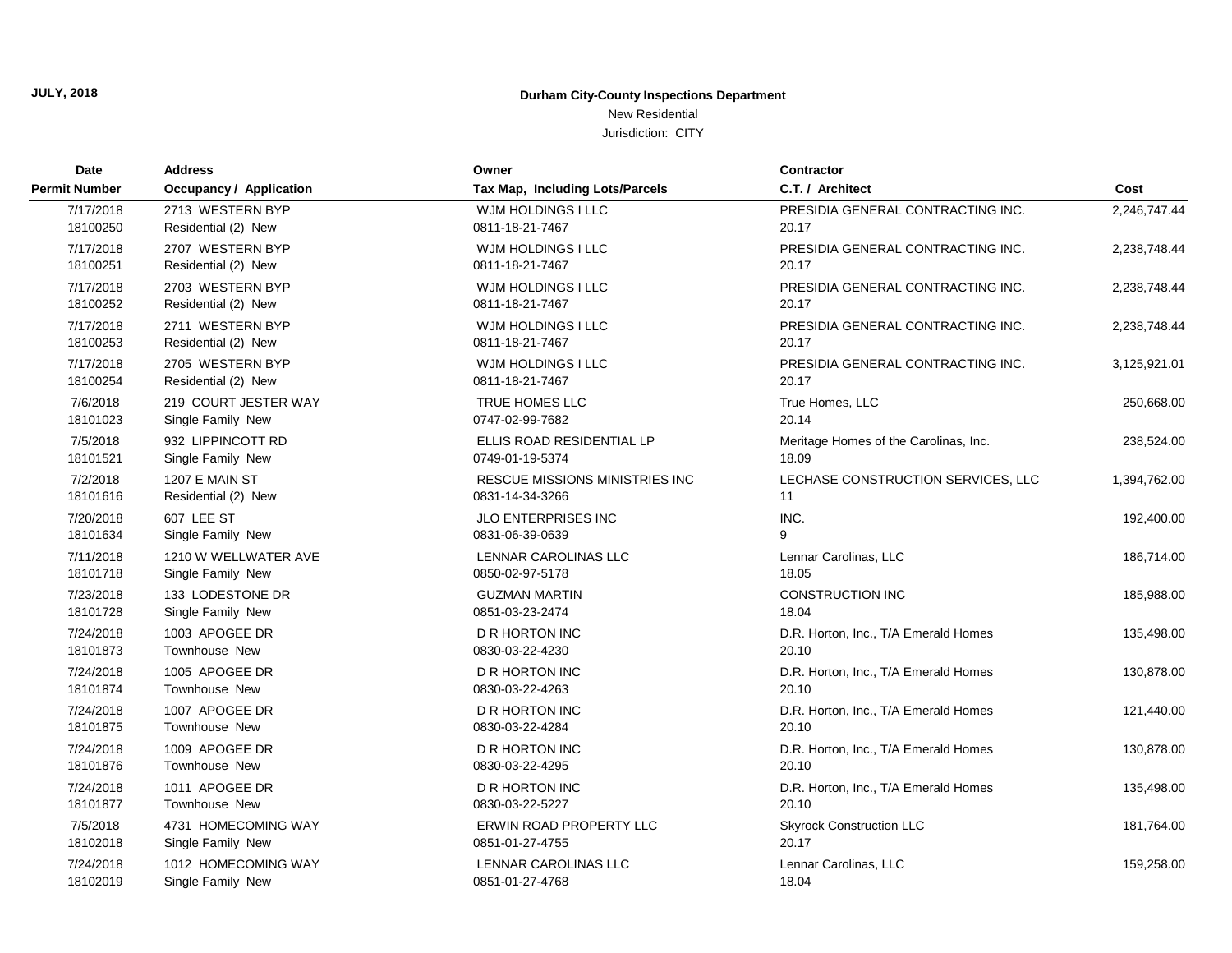New Residential

| <b>Date</b>           | <b>Address</b>                         | Owner                                    | <b>Contractor</b>                    |            |
|-----------------------|----------------------------------------|------------------------------------------|--------------------------------------|------------|
| Permit Number         | <b>Occupancy / Application</b>         | Tax Map, Including Lots/Parcels          | C.T. / Architect                     | Cost       |
| 7/5/2018              | 1018 HOMECOMING WAY                    | <b>LENNAR CAROLINAS LLC</b>              | Lennar Carolinas, LLC                | 159,258.00 |
| 18102109              | Single Family New                      | 0851-01-27-4886                          | 18.04                                |            |
| 7/26/2018             | 106 S BRIGGS AVE                       | PROVA DEVELOPMENT LLC                    | Renovision Properties, LLC           | 177,700.00 |
| 18102110              | Single Family New                      | 0831-15-63-9607                          | 10.01                                |            |
| 7/19/2018             | 1103 APOGEE DR                         | <b>D R HORTON INC</b>                    | D.R. Horton, Inc., T/A Emerald Homes | 135,498.00 |
| 18102114              | <b>Townhouse New</b>                   | 0830-03-22-5249                          | 20.10                                |            |
| 7/19/2018             | 1105 APOGEE DR                         | <b>D R HORTON INC</b>                    | D.R. Horton, Inc., T/A Emerald Homes | 130,878.00 |
| 18102115              | Townhouse New                          | 0830-03-22-5370                          | 20.10                                |            |
| 7/19/2018<br>18102116 | 1107 APOGEE DR<br>Townhouse New        | <b>D R HORTON INC</b><br>0830-03-22-5392 | D.R. Horton, Inc., T/A Emerald Homes | 130,878.00 |
| 7/19/2018<br>18102117 | 1109 APOGEE DR<br><b>Townhouse New</b> | <b>D R HORTON INC</b><br>0830-03-22-6314 | D.R. Horton, Inc., T/A Emerald Homes | 135,498.00 |
| 7/18/2018             | 2204 N OAK RIDGE BLVD                  | NORTH CAROLINA EXTERIORS LLC             | NORTH CAROLINA EXTERIORS LLC         | 108,500.00 |
| 18102134              | Single Family New                      | 0820-09-15-9700                          | 20.07                                |            |
| 7/27/2018             | 3610 EXETER WAY                        | ATWATER VICTORIA Y TRUSTEE               | Hearthstone Luxury Homes, LLC        | 494,740.00 |
| 18102139              | Single Family New                      | 0810-18-40-0532                          | 20.08                                |            |
| 7/11/2018             | 204 MILL CHAPEL RD                     | <b>WEEKLEY HOMES LLC</b>                 | Weekley Homes, L.P.                  | 220,902.00 |
| 18102264              | Single Family New                      | 0707-01-27-4594                          | 20.12                                |            |
| 7/12/2018             | 113 DUNSTAN AVE                        | DURHAM BUILDING COMPANY LLC              | Durham Building Company, LLC         | 121,000.00 |
| 18102286              | Single Family New                      | 0821-20-81-4663                          | 13.01                                |            |
| 7/11/2018             | 115 DUNSTAN AVE                        | DURHAM BUILDING COMPANY LLC              | Durham Building Company, LLC         | 121,000.00 |
| 18102287              | Single Family New                      | 0821-20-81-5611                          | 13.01                                |            |
| 7/25/2018             | 117 DUNSTAN AVE                        | DURHAM BUILDING COMPANY LLC              | Durham Building Company, LLC         | 110,748.00 |
| 18102288              | Single Family New                      | 0821-20-81-5559                          | 13.01                                |            |
| 7/25/2018             | 1112 MONTAGUE AVE                      | RREF II-FH NC SIERRA LLC                 | Lennar Carolinas, LLC                | 215,358.00 |
| 18102323              | Single Family New                      | 0769-01-17-9542                          | 19                                   |            |
| 7/17/2018             | 1114 MONTAGUE AVE                      | RREF II-FH NC SIERRA LLC                 | Lennar Carolinas, LLC                | 215,688.00 |
| 18102324              | Single Family New                      | 0769-01-27-0503                          | 19                                   |            |
| 7/25/2018             | 1127 APOGEE DR                         | D R HORTON INC                           | D.R. Horton, Inc., T/A Emerald Homes | 135,498.00 |
| 18102339              | Townhouse New                          | 0830-03-22-8314                          | 20.10                                |            |
| 7/25/2018             | 1129 APOGEE DR                         | <b>D R HORTON INC</b>                    | D.R. Horton, Inc., T/A Emerald Homes | 130,878.00 |
| 18102340              | Townhouse New                          | 0830-03-22-8344                          | 20.10                                |            |
| 7/25/2018             | 1131 APOGEE DR                         | <b>D R HORTON INC</b>                    | D.R. Horton, Inc., T/A Emerald Homes | 121,440.00 |
| 18102341              | <b>Townhouse New</b>                   | 0830-03-22-8364                          | 20.10                                |            |
| 7/25/2018             | 1133 APOGEE DR                         | <b>D R HORTON INC</b>                    | D.R. Horton, Inc., T/A Emerald Homes | 160,878.00 |
| 18102342              | <b>Townhouse New</b>                   | 0830-03-22-8384                          | 20.10                                |            |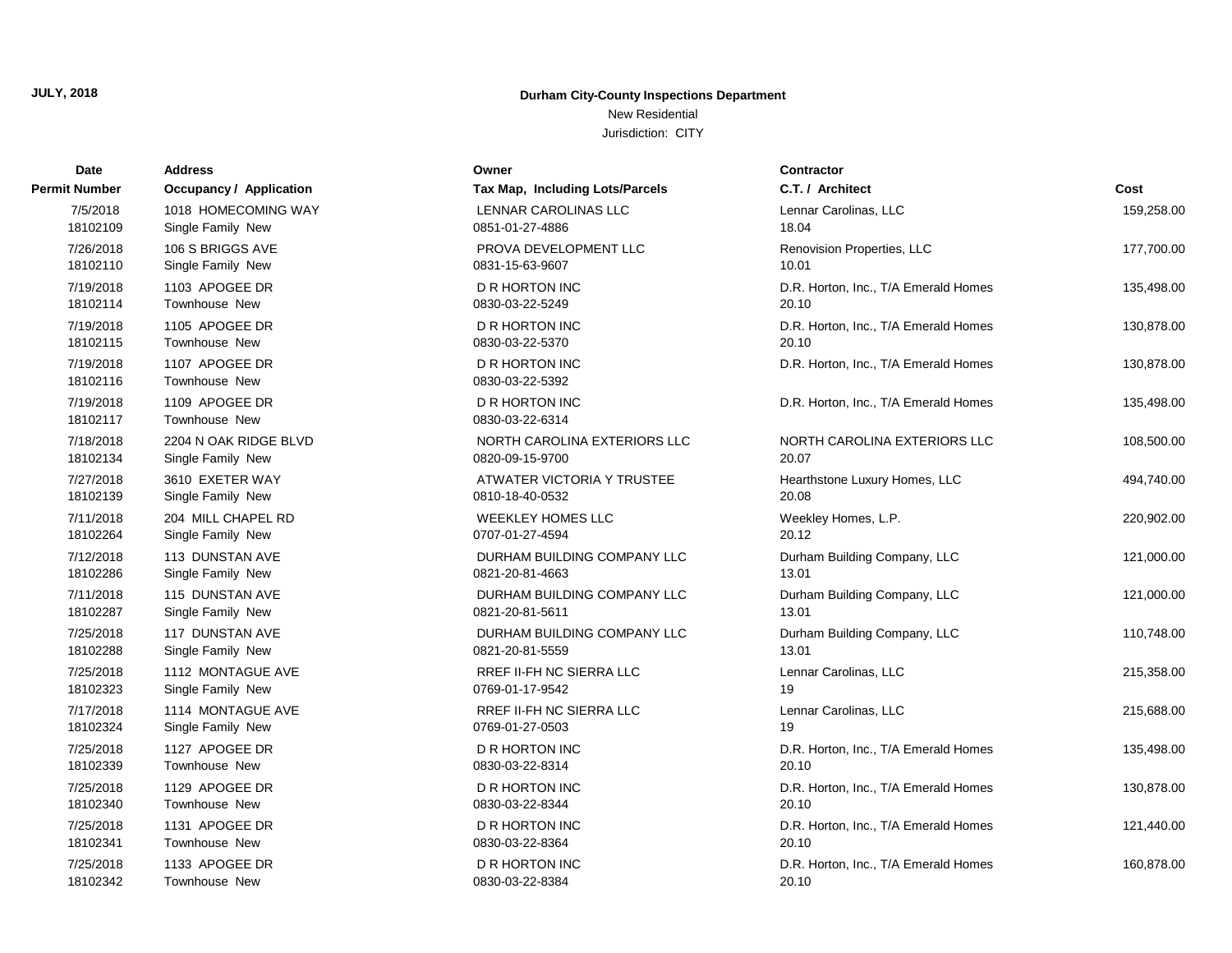New Residential

| Date                  | <b>Address</b>                           | Owner                                       | <b>Contractor</b>                    |            |
|-----------------------|------------------------------------------|---------------------------------------------|--------------------------------------|------------|
| Permit Number         | <b>Occupancy / Application</b>           | Tax Map, Including Lots/Parcels             | C.T. / Architect                     | Cost       |
| 7/25/2018             | 1135 APOGEE DR                           | <b>D R HORTON INC</b>                       | D.R. Horton, Inc., T/A Emerald Homes | 130,878.00 |
| 18102343              | <b>Townhouse New</b>                     | 0830-03-22-9304                             | 20.10                                |            |
| 7/25/2018             | 1137 APOGEE DR                           | <b>D R HORTON INC</b>                       | D.R. Horton, Inc., T/A Emerald Homes | 135,498.00 |
| 18102344              | <b>Townhouse New</b>                     | 0830-03-22-9334                             | 20.10                                |            |
| 7/6/2018              | 1017 HOMECOMING WAY                      | <b>LENNAR CAROLINAS LLC</b>                 | Lennar Carolinas, LLC                | 154,902.00 |
| 18102376              | Single Family New                        | 0851-01-27-2879                             | 18.04                                |            |
| 7/6/2018              | 1021 HOMECOMING WAY                      | LENNAR CAROLINAS LLC                        | Lennar Carolinas, LLC                | 152,658.00 |
| 18102380              | Single Family New                        | 0851-01-27-2997                             | 18.04                                |            |
| 7/6/2018              | 1019 HOMECOMING WAY                      | LENNAR CAROLINAS LLC                        | Lennar Carolinas, LLC                | 148,566.00 |
| 18102392              | Single Family New                        | 0851-01-27-2983                             | 18.04                                |            |
| 7/6/2018              | 1015 HOMECOMING WAY                      | LENNAR CAROLINAS LLC                        | Lennar Carolinas, LLC                | 152,658.00 |
| 18102404              | Single Family New                        | 0851-01-27-2875                             | 18.04                                |            |
| 7/5/2018              | 1101 EPIPHANY RD                         | LENNAR CAROLINAS LLC                        | Lennar Carolinas, LLC                | 207,108.00 |
| 18102456              | <b>Townhouse New</b>                     | 0758-02-58-9433                             | 20.14                                |            |
| 7/5/2018              | 1103 EPIPHANY RD                         | LENNAR CAROLINAS LLC                        | Lennar Carolinas, LLC                | 200,706.00 |
| 18102457              | <b>Townhouse New</b>                     | 0758-02-58-9453                             | 20.14                                |            |
| 7/5/2018              | 1105 EPIPHANY RD                         | LENNAR CAROLINAS LLC                        | Lennar Carolinas, LLC                | 209,352.00 |
| 18102458              | <b>Townhouse New</b>                     | 0758-02-58-9484                             | 20.14                                |            |
| 7/5/2018              | 1107 EPIPHANY RD                         | LENNAR CAROLINAS LLC                        | Lennar Carolinas, LLC                | 204,732.00 |
| 18102459              | Townhouse New                            | 0758-02-68-0405                             | 20.14                                |            |
| 7/27/2018             | 705 N ELIZABETH ST                       | CAPITAL CITY PROPERTY                       | Thayer Homes, Inc.                   | 177,840.00 |
| 18102474              | Single Family New                        | 0831-05-28-3407                             | 9.00                                 |            |
| 7/26/2018<br>18102557 | 1007 RESTORATION DR<br>Single Family New | EPCON ANDREWS CHAPEL LLC<br>0769-04-64-0255 | EPCON COMMUNITIES CAROLINAS LLC      | 169,092.00 |
| 7/17/2018             | 232 MILL CHAPEL RD                       | <b>WEEKLEY HOMES LLC</b>                    | Weekley Homes, L.P.                  | 212,058.00 |
| 18102623              | Single Family New                        | 0707-01-26-5882                             | 20.12                                |            |
| 7/17/2018             | 5008 NIAGRA DR                           | <b>EPCON FARRINGTON LLC</b>                 | EPCON COMMUNITIES CAROLINAS LLC      | 159,456.00 |
| 18102648              | Single Family New                        | 0709-03-22-7549.002                         | 20.18                                |            |
| 7/6/2018              | 1381 SOUTHPOINT TRL                      | CALATLANTIC GROUP INC                       | CALATLANTIC GROUP, INC.              | 181,434.00 |
| 18102650              | <b>Townhouse New</b>                     | 0717-01-28-4624                             | 20.20                                |            |
| 7/6/2018              | 1383 SOUTHPOINT TRL                      | <b>CALATLANTIC GROUP INC</b>                | CALATLANTIC GROUP, INC.              | 155,958.00 |
| 18102651              | <b>Townhouse New</b>                     | 0717-01-28-4617                             | 20.20                                |            |
| 7/6/2018              | 1385 SOUTHPOINT TRL                      | CALATLANTIC GROUP INC                       | CALATLANTIC GROUP, INC.              | 181,302.00 |
| 18102652              | <b>Townhouse New</b>                     | 0717-01-28-4710                             | 20.20                                |            |
| 7/18/2018             | 2300 FITZGERALD AVE                      | <b>EDWARDS MARSHA</b>                       | SKYLARK CONSULTANTS, LLC.            | 90,000.00  |
| 18102706              | Single Family New                        | 0820-08-78-9021                             | 13.03                                |            |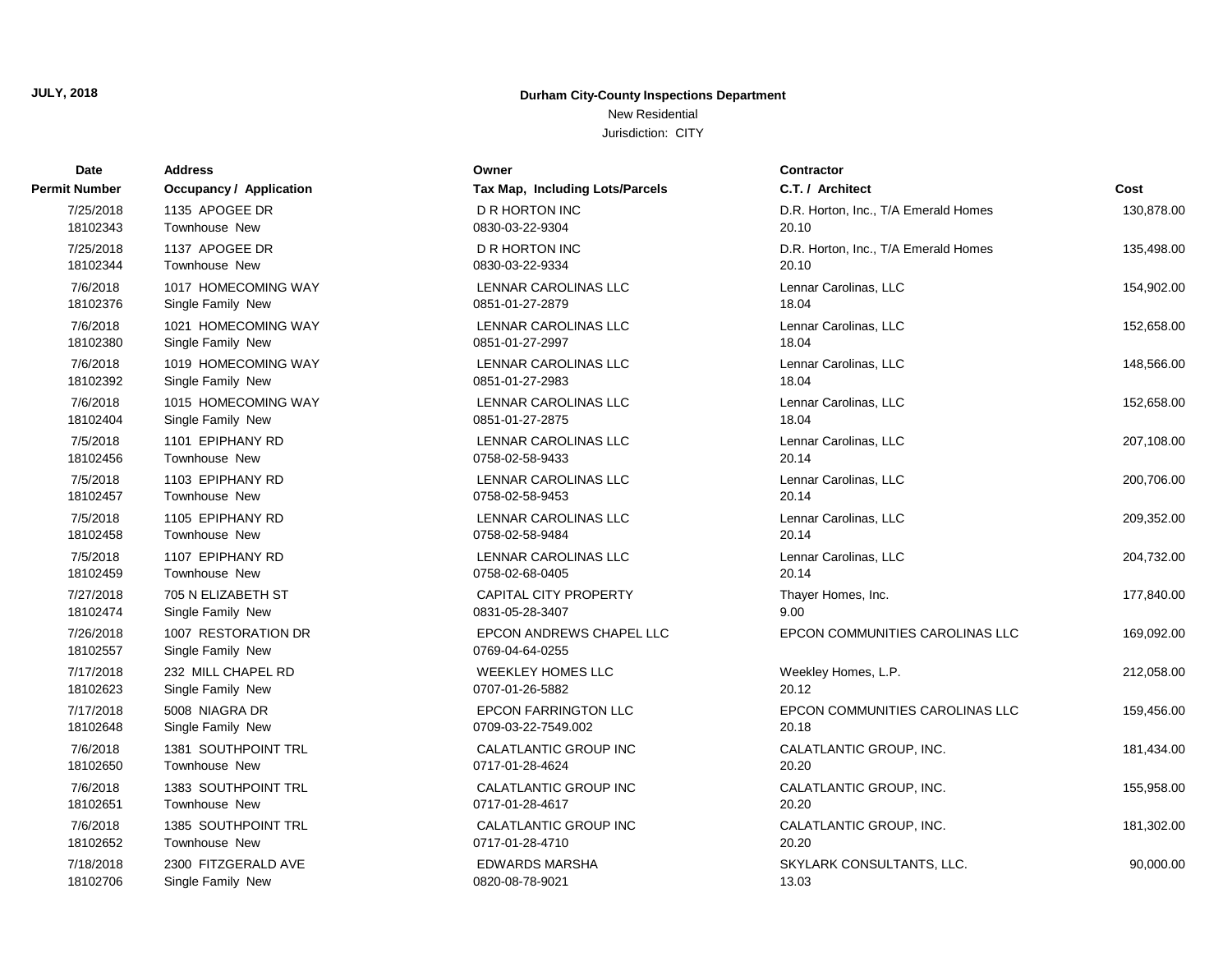### New Residential

| <b>Date</b>          | <b>Address</b>                           | Owner                                   | Contractor                 |            |
|----------------------|------------------------------------------|-----------------------------------------|----------------------------|------------|
| Permit Number        | <b>Occupancy / Application</b>           | Tax Map, Including Lots/Parcels         | C.T. / Architect           | Cost       |
| 7/19/2018            | 1032 STEINBECK DR                        | AVH BETHPAGE LLC                        | AV HOMES OF RALEIGH, LLC.  | 408,474.00 |
| 18102742             | Single Family New                        | 0758-03-04-5996                         | 20.28                      |            |
| 7/6/2018<br>18102745 | 1030 HOMECOMING WAY<br>Single Family New | LENNAR CAROLINAS LLC<br>0851-01-28-5022 | Lennar Carolinas, LLC      | 153,658.00 |
| 7/5/2018             | 3432 DIXON RD                            | THAYER INVESTMENTS INC                  | Thayer Homes, Inc.         | 218,922.00 |
| 18102754             | Single Family New                        | 0810-16-73-6131                         | 20.07                      |            |
| 7/6/2018<br>18102766 | 1039 HOMECOMING WAY<br>Single Family New | LENNAR CAROLINAS LLC<br>0851-01-28-5263 | Lennar Carolinas, LLC      | 154,242.00 |
| 7/26/2018            | 3328 IVEY WOOD LN                        | <b>LAB REALTY LLC</b>                   | <b>GLENWOOD HOMES LLC.</b> | 78,276.00  |
| 18102768             | Townhouse New                            | 0840-07-67-1905                         | 18.04                      |            |
| 7/26/2018            | 3330 IVEY WOOD LN                        | <b>LAB REALTY LLC</b>                   | <b>GLENWOOD HOMES LLC.</b> | 82,236.00  |
| 18102769             | <b>Townhouse New</b>                     | 0840-07-67-1925                         | 18.04                      |            |
| 7/26/2018            | 3332 IVEY WOOD LN                        | <b>LAB REALTY LLC</b>                   | GLENWOOD HOMES LLC.        | 82,236.00  |
| 18102770             | <b>Townhouse New</b>                     | 0840-07-67-1944                         | 18.04                      |            |
| 7/26/2018            | 3334 IVEY WOOD LN                        | <b>LAB REALTY LLC</b>                   | GLENWOOD HOMES LLC.        | 78,276.00  |
| 18102771             | Townhouse New                            | 0840-07-67-1964                         | 18.04                      |            |
| 7/26/2018            | 3336 IVEY WOOD LN                        | <b>LAB REALTY LLC</b>                   | <b>GLENWOOD HOMES LLC.</b> | 78,276.00  |
| 18102772             | <b>Townhouse New</b>                     | 0840-07-67-1984                         | 18.04                      |            |
| 7/26/2018            | 3338 IVEY WOOD LN                        | LAB REALTY LLC                          | GLENWOOD HOMES LLC.        | 78,276.00  |
| 18102773             | Townhouse New                            | 0840-07-67-1994                         | 18.04                      |            |
| 7/26/2018            | 3340 IVEY WOOD LN                        | <b>LAB REALTY LLC</b>                   | GLENWOOD HOMES LLC.        | 78,276.00  |
| 18102774             | Townhouse New                            | 0840-07-67-2914                         | 18.04                      |            |
| 7/26/2018            | 3342 IVEY WOOD LN                        | <b>LAB REALTY LLC</b>                   | GLENWOOD HOMES LLC.        | 82,236.00  |
| 18102775             | Townhouse New                            | 0840-07-67-2933                         | 18.04                      |            |
| 7/26/2018            | 3344 IVEY WOOD LN                        | LAB REALTY LLC                          | GLENWOOD HOMES LLC.        | 78,276.00  |
| 18102776             | <b>Townhouse New</b>                     | 0840-07-67-2953                         | 18.04                      |            |
| 7/9/2018             | 202 CRUSADERS DR                         | <b>GHD-STERLING LLC</b>                 | True Homes, LLC            | 197,208.00 |
| 18102777             | Single Family New                        | 0747-02-89-8986                         | 20.14                      |            |
| 7/20/2018            | 121 SHALE CREEK DR                       | M/I HOMES OF RALEIGH LLC                | M/I HOMES OF RALEIGH LLC   | 181,170.00 |
| 18102780             | <b>Townhouse New</b>                     | 0769-04-61-0031                         | 19                         |            |
| 7/20/2018            | 123 SHALE CREEK DR                       | M/I HOMES OF RALEIGH LLC                | M/I HOMES OF RALEIGH LLC   | 157,344.00 |
| 18102781             | <b>Townhouse New</b>                     | 0769-04-51-9090                         | 19                         |            |
| 7/20/2018            | 125 SHALE CREEK DR                       | M/I HOMES OF RALEIGH LLC                | M/I HOMES OF RALEIGH LLC   | 166,188.00 |
| 18102782             | <b>Townhouse New</b>                     | 0769-04-51-9070                         | 19                         |            |
| 7/20/2018            | 205 SHALE CREEK DR                       | M/I HOMES OF RALEIGH LLC                | M/I HOMES OF RALEIGH LLC   | 180,642.00 |
| 18102783             | <b>Townhouse New</b>                     | 0769-04-50-8988                         | 19                         |            |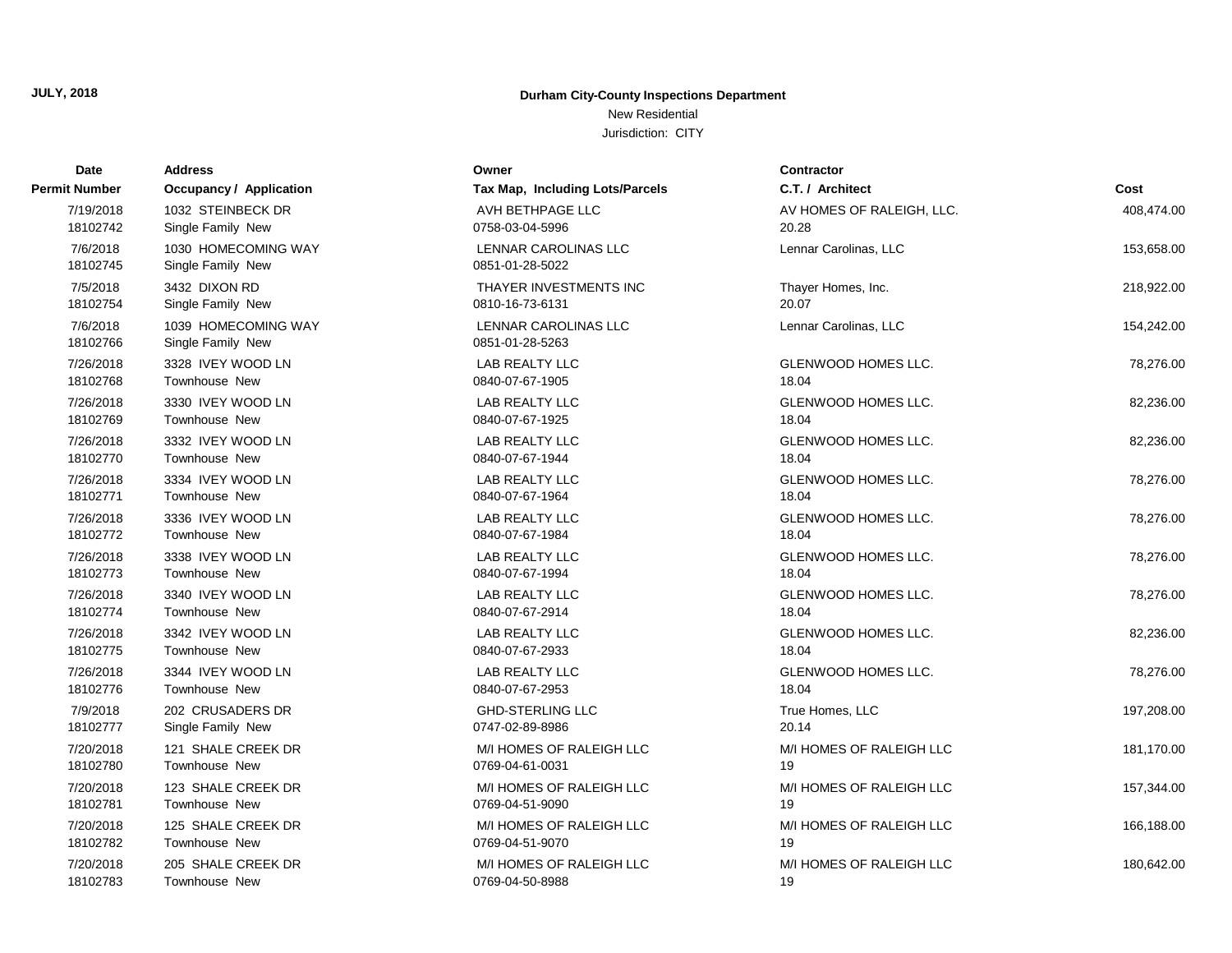New Residential

| Date                  | <b>Address</b>                           | Owner                                       | <b>Contractor</b>                     |            |
|-----------------------|------------------------------------------|---------------------------------------------|---------------------------------------|------------|
| Permit Number         | <b>Occupancy / Application</b>           | Tax Map, Including Lots/Parcels             | C.T. / Architect                      | Cost       |
| 7/20/2018             | 203 SHALE CREEK DR                       | M/I HOMES OF RALEIGH LLC                    | M/I HOMES OF RALEIGH LLC              | 166,188.00 |
| 18102784              | Townhouse New                            | 0769-04-50-9919                             | 19                                    |            |
| 7/20/2018             | 201 SHALE CREEK DR                       | M/I HOMES OF RALEIGH LLC                    | M/I HOMES OF RALEIGH LLC              | 157,344.00 |
| 18102785              | Townhouse New                            | 0769-04-50-9949                             | 19                                    |            |
| 7/27/2018             | 1016 RESTORATION DR                      | EPCON ANDREWS CHAPEL LLC                    | EPCON COMMUNITIES CAROLINAS LLC       | 173,382.00 |
| 18102786              | Single Family New                        | 0769-04-64-1510                             | 19.00                                 |            |
| 7/20/2018             | 1113 CATCH FLY LN                        | MERITAGE HOMES OF THE                       | Meritage Homes of the Carolinas, Inc. | 214,566.00 |
| 18102788              | Townhouse New                            | 0728-03-44-6059                             | 20.13                                 |            |
| 7/20/2018             | 1115 CATCH FLY LN                        | MERITAGE HOMES OF THE                       | Meritage Homes of the Carolinas, Inc. | 170,874.00 |
| 18102789              | Townhouse New                            | 0728-03-44-6190                             | 20.13                                 |            |
| 7/20/2018             | 1117 CATCH FLY LN                        | MERITAGE HOMES OF THE                       | Meritage Homes of the Carolinas, Inc. | 183,315.00 |
| 18102790              | Townhouse New                            | 0728-03-44-7110                             | 20.13                                 |            |
| 7/20/2018             | 1119 CATCH FLY LN                        | MERITAGE HOMES OF THE                       | Meritage Homes of the Carolinas, Inc. | 214,566.00 |
| 18102791              | Townhouse New                            | 0728-03-44-7141                             | 20.13                                 |            |
| 7/9/2018              | 1109 WHITE BARK LN                       | RREF II-FH NC SIERRA LLC                    | Lennar Carolinas, LLC                 | 263,802.00 |
| 18102792              | Single Family New                        | 0769-01-28-6127                             | 19                                    |            |
| 7/9/2018              | 1011 RESTORATION DR                      | EPCON ANDREWS CHAPEL LLC                    | EPCON COMMUNITIES CAROLINAS LLC       | 230,670.00 |
| 18102794              | Single Family New                        | 0769-04-54-9394                             | 19.0                                  |            |
| 7/23/2018<br>18102795 | 202 SHALE CREEK DR<br>Townhouse New      | M/I HOMES OF RALEIGH LLC<br>0769-04-51-8190 | M/I HOMES OF RALEIGH LLC              | 181,170.00 |
| 7/23/2018<br>18102796 | 204 SHALE CREEK DR<br>Townhouse New      | M/I HOMES OF RALEIGH LLC<br>0769-04-51-8160 | M/I HOMES OF RALEIGH LLC              | 166,188.00 |
| 7/23/2018<br>18102797 | 206 SHALE CREEK DR<br>Townhouse New      | M/I HOMES OF RALEIGH LLC<br>0769-04-51-8039 | M/I HOMES OF RALEIGH LLC              | 166,188.00 |
| 7/23/2018<br>18102798 | 208 SHALE CREEK DR<br>Townhouse New      | M/I HOMES OF RALEIGH LLC<br>0769-04-51-7099 | M/I HOMES OF RALEIGH LLC              | 180,642.00 |
| 7/9/2018<br>18102800  | 1013 MEADOW POND DR<br>Single Family New | M/I HOMES OF RALEIGH LLC<br>0769-04-62-1985 | M/I HOMES OF RALEIGH LLC              | 241,692.00 |
| 7/13/2018             | 1104 MEADOW POND DR                      | M/I HOMES OF RALEIGH LLC                    | M/I HOMES OF RALEIGH LLC              | 247,830.00 |
| 18102802              | Single Family New                        | 0769-04-62-3747                             | 19                                    |            |
| 7/9/2018              | 1003 MEADOW POND DR                      | M/I HOMES OF RALEIGH LLC                    | M/I HOMES OF RALEIGH LLC              | 210,012.00 |
| 18102803              | Single Family New                        | 0769-04-52-9855                             | 19                                    |            |
| 7/9/2018              | 104 SHADY TOP LN                         | M/I HOMES OF RALEIGH LLC                    | M/I HOMES OF RALEIGH LLC              | 247,830.00 |
| 18102807              | Single Family New                        | 0769-04-62-3965                             | 19.00                                 |            |
| 7/10/2018             | 107 SUNBURST DR                          | PULTE HOME COMPANY LLC                      | Pulte Home Company, LLC               | 251,658.00 |
| 18102808              | Single Family New                        | 0811-13-13-4457                             | 20.17                                 |            |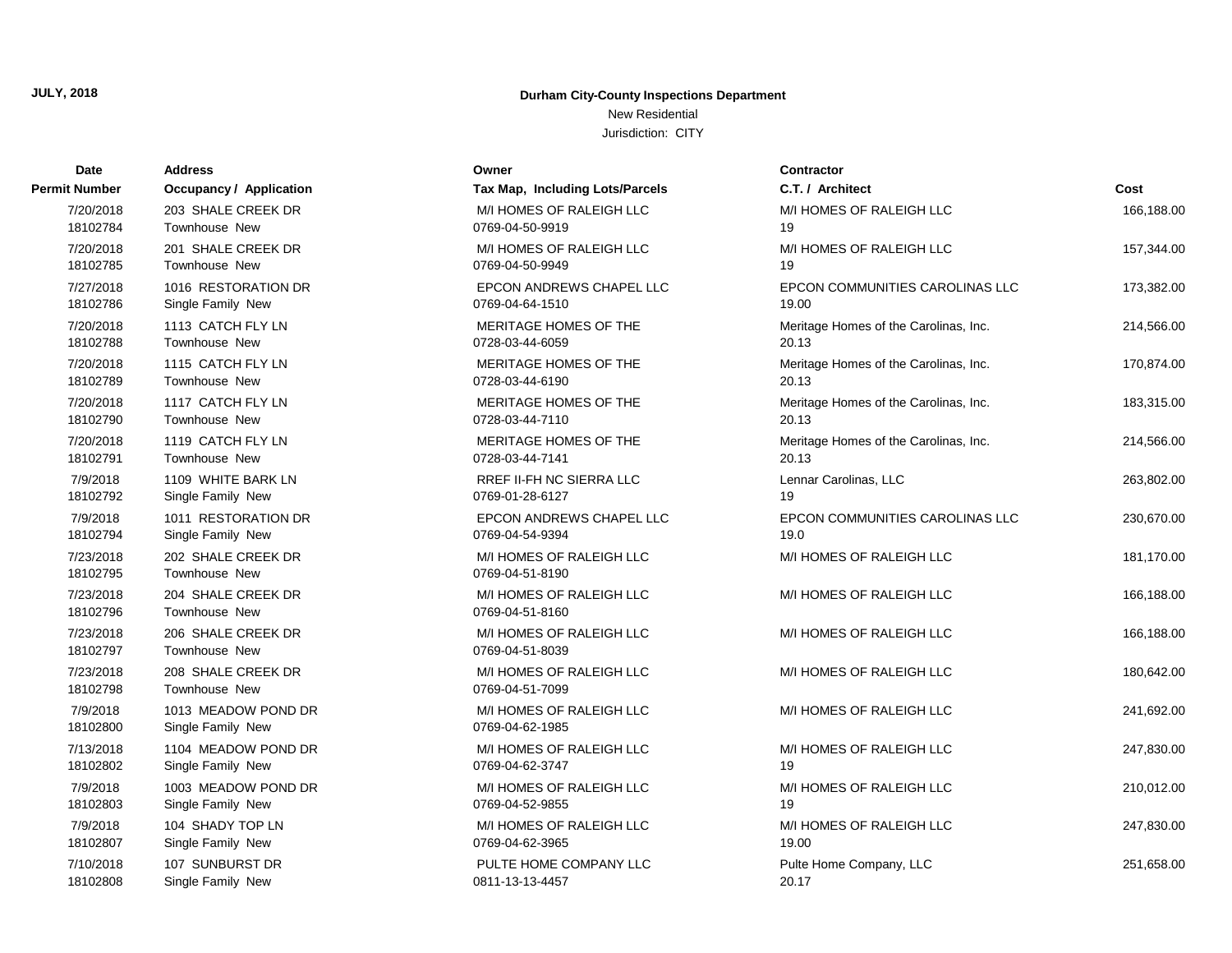### New Residential

| Date                 | <b>Address</b>                     | Owner                                        | <b>Contractor</b>                     |            |
|----------------------|------------------------------------|----------------------------------------------|---------------------------------------|------------|
| Permit Number        | <b>Occupancy / Application</b>     | Tax Map, Including Lots/Parcels              | C.T. / Architect                      | Cost       |
| 7/13/2018            | 1104 BIRCHBARK RD                  | PULTE HOME COMPANY LLC                       | Pulte Home Company, LLC               | 253,242.00 |
| 18102809             | Single Family New                  | 0811-13-13-1309                              | 20.17                                 |            |
| 7/10/2018            | 1011 MEADOW POND DR                | M/I HOMES OF RALEIGH LLC                     | M/I HOMES OF RALEIGH LLC              | 201,300.00 |
| 18102811             | Single Family New                  | 0769-04-62-1936                              | 19                                    |            |
| 7/12/2018            | 1106 MEADOW POND DR                | M/I HOMES OF RALEIGH LLC                     | M/I HOMES OF RALEIGH LLC              | 210,012.00 |
| 18102812             | Single Family New                  | 0769-04-62-3787                              | 19                                    |            |
| 7/10/2018            | 1036 HOMECOMING WAY                | LENNAR CAROLINAS LLC                         | Lennar Carolinas, LLC                 | 160,842.00 |
| 18102816             | Single Family New                  | 0851-01-28-5067                              | 18.04                                 |            |
| 7/9/2018             | 1603 WRENN RD                      | ELLIS ROAD RESIDENTIAL LP                    | Meritage Homes of the Carolinas, Inc. | 206,382.00 |
| 18102818             | Single Family New                  | 0749-01-38-4327                              | 18.05                                 |            |
| 7/9/2018<br>18102819 | 1709 WRENN RD<br>Single Family New | ELLIS ROAD RESIDENTIAL LP<br>0749-01-38-2955 | Meritage Homes of the Carolinas, Inc. | 153,054.00 |
| 7/23/2018            | 105 SHALE CREEK DR                 | M/I HOMES OF RALEIGH LLC                     | M/I HOMES OF RALEIGH LLC              | 181,170.00 |
| 18102820             | Townhouse New                      | 0769-04-61-2000                              | 19.00                                 |            |
| 7/23/2018            | 107 SHALE CREEK DR                 | M/I HOMES OF RALEIGH LLC                     | M/I HOMES OF RALEIGH LLC              | 170,148.00 |
| 18102821             | Townhouse New                      | 0769-04-61-1070                              | 19.00                                 |            |
| 7/23/2018            | 109 SHALE CREEK DR                 | M/I HOMES OF RALEIGH LLC                     | M/I HOMES OF RALEIGH LLC              | 138,400.00 |
| 18102822             | Townhouse New                      | 0769-04-61-1041                              | 19.00                                 |            |
| 7/23/2018            | 111 SHALE CREEK DR                 | M/I HOMES OF RALEIGH LLC                     | M/I HOMES OF RALEIGH LLC              | 170,148.00 |
| 18102823             | Townhouse New                      | 0769-04-61-1011                              | 19.00                                 |            |
| 7/23/2018            | 113 SHALE CREEK DR                 | M/I HOMES OF RALEIGH LLC                     | M/I HOMES OF RALEIGH LLC              | 181,170.00 |
| 18102824             | Townhouse New                      | 0769-04-61-0071                              | 19.00                                 |            |
| 7/10/2018            | 1119 WHITE BARK LN                 | RREF II-FH NC SIERRA LLC                     | Lennar Carolinas, LLC                 | 235,158.00 |
| 18102825             | Single Family New                  | 0769-01-28-8056                              | 19                                    |            |
| 7/31/2018            | 3280 IVEY WOOD LN                  | <b>HUGHES DAYMON</b>                         | GLENWOOD HOMES LLC.                   | 78,276.00  |
| 18102832             | Townhouse New                      | 0840-07-67-2800                              | 18.04                                 |            |
| 7/31/2018            | 3282 IVEY WOOD LN                  | <b>HUGHES DAYMON</b>                         | GLENWOOD HOMES LLC.                   | 82,236.00  |
| 18102833             | Townhouse New                      | 0840-07-67-2729                              | 18.04                                 |            |
| 7/31/2018            | 3284 IVEY WOOD LN                  | <b>HUGHES DAYMON</b>                         | GLENWOOD HOMES LLC.                   | 78,276.00  |
| 18102834             | Townhouse New                      | 0840-07-67-2749                              | 18.04                                 |            |
| 7/31/2018            | 3286 IVEY WOOD LN                  | <b>HUGHES DAYMON</b>                         | <b>GLENWOOD HOMES LLC.</b>            | 78,276.00  |
| 18102835             | Townhouse New                      | 0840-07-67-2769                              | 18.04                                 |            |
| 7/31/2018            | 3288 IVEY WOOD LN                  | <b>HUGHES DAYMON</b>                         | GLENWOOD HOMES LLC.                   | 78,276.00  |
| 18102836             | Townhouse New                      | 0840-07-67-2779                              | 18.04                                 |            |
| 7/31/2018            | 3290 IVEY WOOD LN                  | <b>HUGHES DAYMON</b>                         | <b>GLENWOOD HOMES LLC.</b>            | 78,276.00  |
| 18102837             | Townhouse New                      | 0840-07-67-2799                              | 18.04                                 |            |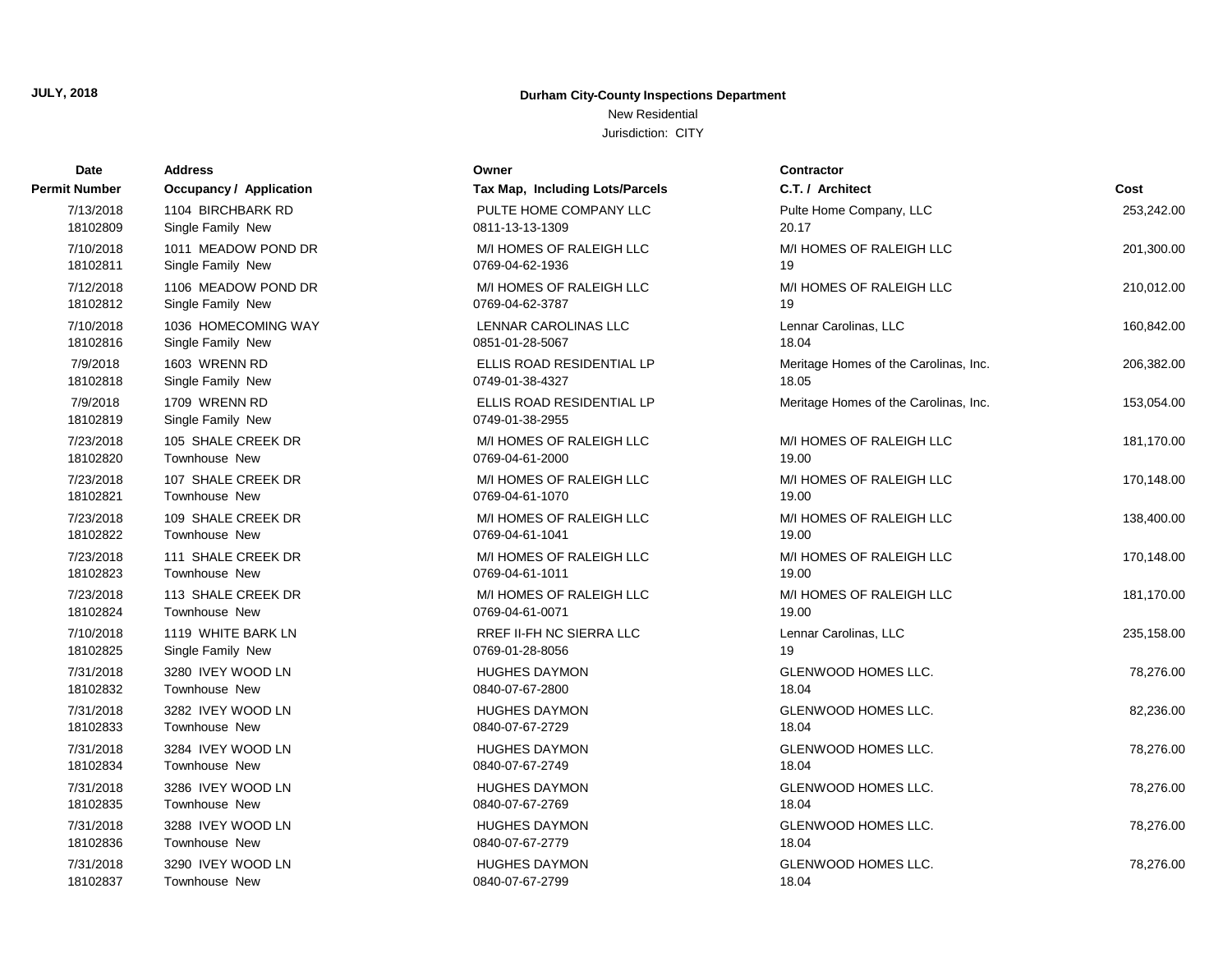### New Residential

| Date                  | <b>Address</b>                           | Owner                                        | <b>Contractor</b>                     |            |
|-----------------------|------------------------------------------|----------------------------------------------|---------------------------------------|------------|
| Permit Number         | <b>Occupancy / Application</b>           | Tax Map, Including Lots/Parcels              | C.T. / Architect                      | Cost       |
| 7/31/2018             | 3292 IVEY WOOD LN                        | <b>HUGHES DAYMON</b>                         | <b>GLENWOOD HOMES LLC.</b>            | 78,276.00  |
| 18102838              | <b>Townhouse New</b>                     | 0840-07-67-3718                              | 18.04                                 |            |
| 7/31/2018             | 3294 IVEY WOOD LN                        | <b>HUGHES DAYMON</b>                         | GLENWOOD HOMES LLC.                   | 82,236.00  |
| 18102839              | <b>Townhouse New</b>                     | 0840-07-67-3728                              | 18.04                                 |            |
| 7/31/2018             | 3296 IVEY WOOD LN                        | <b>HUGHES DAYMON</b>                         | <b>GLENWOOD HOMES LLC.</b>            | 78,276.00  |
| 18102840              | <b>Townhouse New</b>                     | 0840-07-67-3748                              | 18.04                                 |            |
| 7/10/2018             | 8 RICHMOND CT                            | PRMS INVESTMENTS LLC                         | Terramor Homes, Inc.                  | 217,734.00 |
| 18102844              | Single Family New                        | 0727-01-46-3262                              | 20.20                                 |            |
| 7/12/2018             | 1019 NICKELBY ST                         | AVH BETHPAGE LLC                             | AV HOMES OF RALEIGH, LLC.             | 211,068.00 |
| 18102865              | Single Family New                        | 0758-03-04-5181                              | 20.28                                 |            |
| 7/12/2018             | 1102 TWAIN TRL                           | AVH BETHPAGE LLC                             | AV HOMES OF RALEIGH, LLC.             | 173,052.00 |
| 18102867              | <b>Townhouse New</b>                     | 0758-03-04-6493                              | 20.28                                 |            |
| 7/12/2018             | 1104 TWAIN TRL                           | <b>WILSON ERIC</b>                           | AV HOMES OF RALEIGH, LLC.             | 134,772.00 |
| 18102868              | <b>Townhouse New</b>                     | 0758-03-04-6466                              | 20.28                                 |            |
| 7/12/2018             | 1106 TWAIN TRL                           | AVH BETHPAGE LLC                             | AV HOMES OF RALEIGH, LLC.             | 171,468.00 |
| 18102869              | <b>Townhouse New</b>                     | 0758-03-04-6447                              | 20.28                                 |            |
| 7/12/2018             | 1108 TWAIN TRL                           | AVH BETHPAGE LLC                             | AV HOMES OF RALEIGH, LLC.             | 134,772.00 |
| 18102870              | <b>Townhouse New</b>                     | 0758-03-04-6419                              | 20.28                                 |            |
| 7/12/2018             | 1110 TWAIN TRL                           | AVH BETHPAGE LLC                             | AV HOMES OF RALEIGH, LLC.             | 171,996.00 |
| 18102871              | Townhouse New                            | 0758-03-04-5580                              | 20.28                                 |            |
| 7/12/2018             | 204 CRUSADERS DR                         | <b>GHD-STERLING LLC</b>                      | True Homes, LLC                       | 191,994.00 |
| 18102879              | Single Family New                        | 0747-02-89-8926                              | 20.14                                 |            |
| 7/12/2018<br>18102880 | 918 LIPPINCOTT RD<br>Single Family New   | ELLIS ROAD RESIDENTIAL LP<br>0749-01-19-4791 | Meritage Homes of the Carolinas, Inc. | 228,030.00 |
| 7/12/2018<br>18102881 | 920 LIPPINCOTT RD<br>Single Family New   | ELLIS ROAD RESIDENTIAL LP<br>0749-01-19-4666 | Meritage Homes of the Carolinas, Inc. | 143,936.00 |
| 7/18/2018             | 1018 FOXTAIL DR                          | PULTE HOME COMPANY LLC                       | Pulte Home Company, LLC               | 180,444.00 |
| 18102899              | Single Family New                        | 0769-04-52-0759                              | 19.00                                 |            |
| 7/13/2018<br>18102900 | 1033 HOMECOMING WAY<br>Single Family New | LENNAR CAROLINAS LLC<br>0851-01-28-4148      | Lennar Carolinas, LLC                 | 154,242.00 |
| 7/11/2018<br>18102901 | 638 STARRY SKY DR<br>Single Family New   | LENNAR CAROLINAS LLC<br>0850-02-97-6774      | Lennar Carolinas, LLC                 | 177,144.00 |
| 7/12/2018             | 51 GALWAY GLENN LN                       | EASTWOOD HOMES OF RALEIGH LLC                | JOSEPH K. STEWART                     | 153,186.00 |
| 18102937              | <b>Townhouse New</b>                     | 0812-01-16-8778                              | 17.06                                 |            |
| 7/12/2018             | 53 GALWAY GLENN LN                       | EASTWOOD HOMES OF RALEIGH LLC                | <b>JOSEPH K. STEWART</b>              | 138,666.00 |
| 18102938              | Townhouse New                            | 0812-01-16-8871                              | 17.06                                 |            |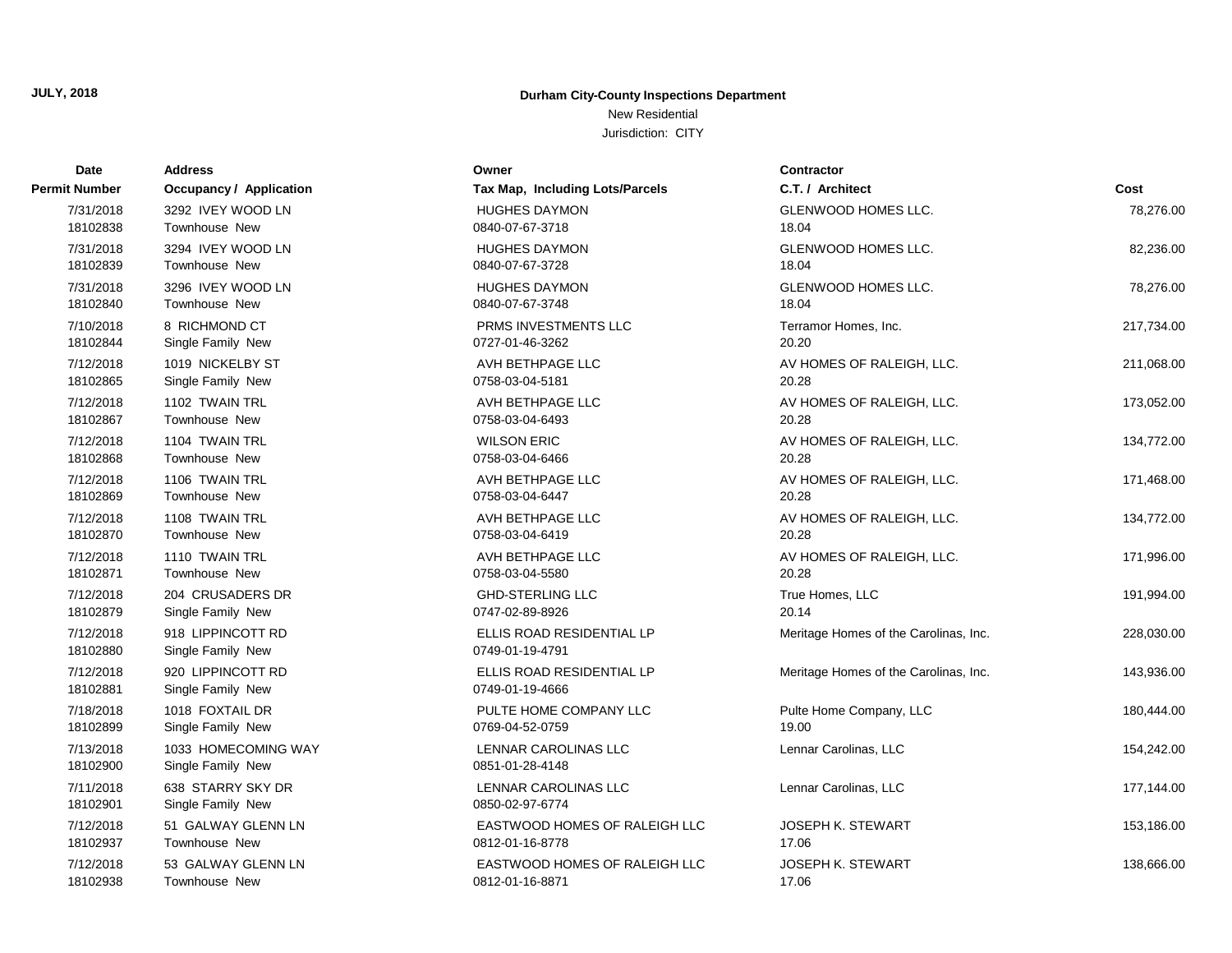### New Residential

| Date                  | <b>Address</b>                            | Owner                                            | <b>Contractor</b>                 |            |
|-----------------------|-------------------------------------------|--------------------------------------------------|-----------------------------------|------------|
| Permit Number         | <b>Occupancy / Application</b>            | Tax Map, Including Lots/Parcels                  | C.T. / Architect                  | Cost       |
| 7/12/2018<br>18102939 | 55 GALWAY GLENN LN<br>Townhouse New       | EASTWOOD HOMES OF RALEIGH LLC<br>0812-01-16-8873 | <b>JOSEPH K. STEWART</b>          | 138,666.00 |
| 7/12/2018<br>18102940 | 57 GALWAY GLENN LN<br>Townhouse New       | EASTWOOD HOMES OF RALEIGH LLC<br>0812-01-16-8875 | <b>JOSEPH K. STEWART</b>          | 138,666.00 |
| 7/12/2018<br>18102941 | 59 GALWAY GLENN LN<br>Townhouse New       | EASTWOOD HOMES OF RALEIGH LLC<br>0812-01-16-8877 | <b>JOSEPH K. STEWART</b>          | 138,666.00 |
| 7/12/2018<br>18102942 | 61 GALWAY GLENN LN<br>Townhouse New       | EASTWOOD HOMES OF RALEIGH LLC<br>0812-01-16-8970 | JOSEPH K. STEWART                 | 153,186.00 |
| 7/19/2018<br>18102943 | 1210 GASTON MANOR DR<br>Single Family New | PULTE HOME COMPANY LLC<br>0769-03-43-9127        | Pulte Home Company, LLC           | 311,322.00 |
| 7/19/2018             | 1211 GASTON MANOR DR                      | PULTE HOME COMPANY LLC                           | Pulte Home Company, LLC           | 308,220.00 |
| 18102944              | Single Family New                         | 0769-03-43-9324                                  | 19.00                             |            |
| 7/19/2018             | 1214 GASTON MANOR DR                      | PULTE HOME COMPANY LLC                           | Pulte Home Company, LLC           | 222,222.00 |
| 18102945              | Single Family New                         | 0769-04-43-9187                                  | 19.00                             |            |
| 7/19/2018             | 1215 GASTON MANOR DR                      | PULTE HOME COMPANY LLC                           | Pulte Home Company, LLC           | 230,472.00 |
| 18102946              | Single Family New                         | 0769-04-43-9395                                  | 19.00                             |            |
| 7/19/2018             | 1216 GASTON MANOR DR                      | PULTE HOME COMPANY LLC                           | Pulte Home Company, LLC           | 285,648.00 |
| 18102947              | Single Family New                         | 0769-04-53-0157                                  | 19.00                             |            |
| 7/19/2018             | 1217 GASTON MANOR DR                      | PULTE HOME COMPANY LLC                           | Pulte Home Company, LLC           | 263,076.00 |
| 18102948              | Single Family New                         | 0769-04-53-0355                                  | 19.00                             |            |
| 7/19/2018             | 1218 GASTON MANOR DR                      | PULTE HOME COMPANY LLC                           | Pulte Home Company, LLC           | 293,040.00 |
| 18102949              | Single Family New                         | 0769-04-53-1117                                  | 19.00                             |            |
| 7/19/2018             | 1219 GASTON MANOR DR                      | PULTE HOME COMPANY LLC                           | Pulte Home Company, LLC           | 299,640.00 |
| 18102950              | Single Family New                         | 0769-04-53-1328                                  | 19.00                             |            |
| 7/10/2018             | 701 STARRY SKY DR                         | <b>LENNAR CAROLINAS LLC</b>                      | Lennar Carolinas, LLC             | 172,524.00 |
| 18102960              | Single Family New                         | 0850-02-97-6508                                  | 18.05                             |            |
| 7/13/2018             | 633 STARRY SKY DR                         | LENNAR CAROLINAS LLC                             | Lennar Carolinas, LLC             | 177,144.00 |
| 18102962              | Single Family New                         | 0850-02-97-7578                                  | 18.05                             |            |
| 7/13/2018             | 1104 CRESCENT MOON CT                     | LENNAR CAROLINAS LLC                             | Lennar Carolinas, LLC             | 264,594.00 |
| 18102964              | Single Family New                         | 0813-01-26-9724                                  | 17.07                             |            |
| 7/24/2018             | 1109 FITCHIE PL                           | ELLIS ROAD RESIDENTIAL LP                        | Ashton Raleigh Residential L.L.C. | 184,536.00 |
| 18102966              | Townhouse New                             | 0749-01-09-9134                                  | 18.09                             |            |
| 7/24/2018             | 1107 FITCHIE PL                           | ELLIS ROAD RESIDENTIAL LP                        | Ashton Raleigh Residential L.L.C. | 142,135.00 |
| 18102967              | <b>Townhouse New</b>                      | 0749-01-09-9142                                  | 18.09                             |            |
| 7/24/2018             | 1105 FITCHIE PL                           | ELLIS ROAD RESIDENTIAL LP                        | Ashton Raleigh Residential L.L.C. | 132,565.00 |
| 18102968              | Townhouse New                             | 0749-01-09-9140                                  | 18.09                             |            |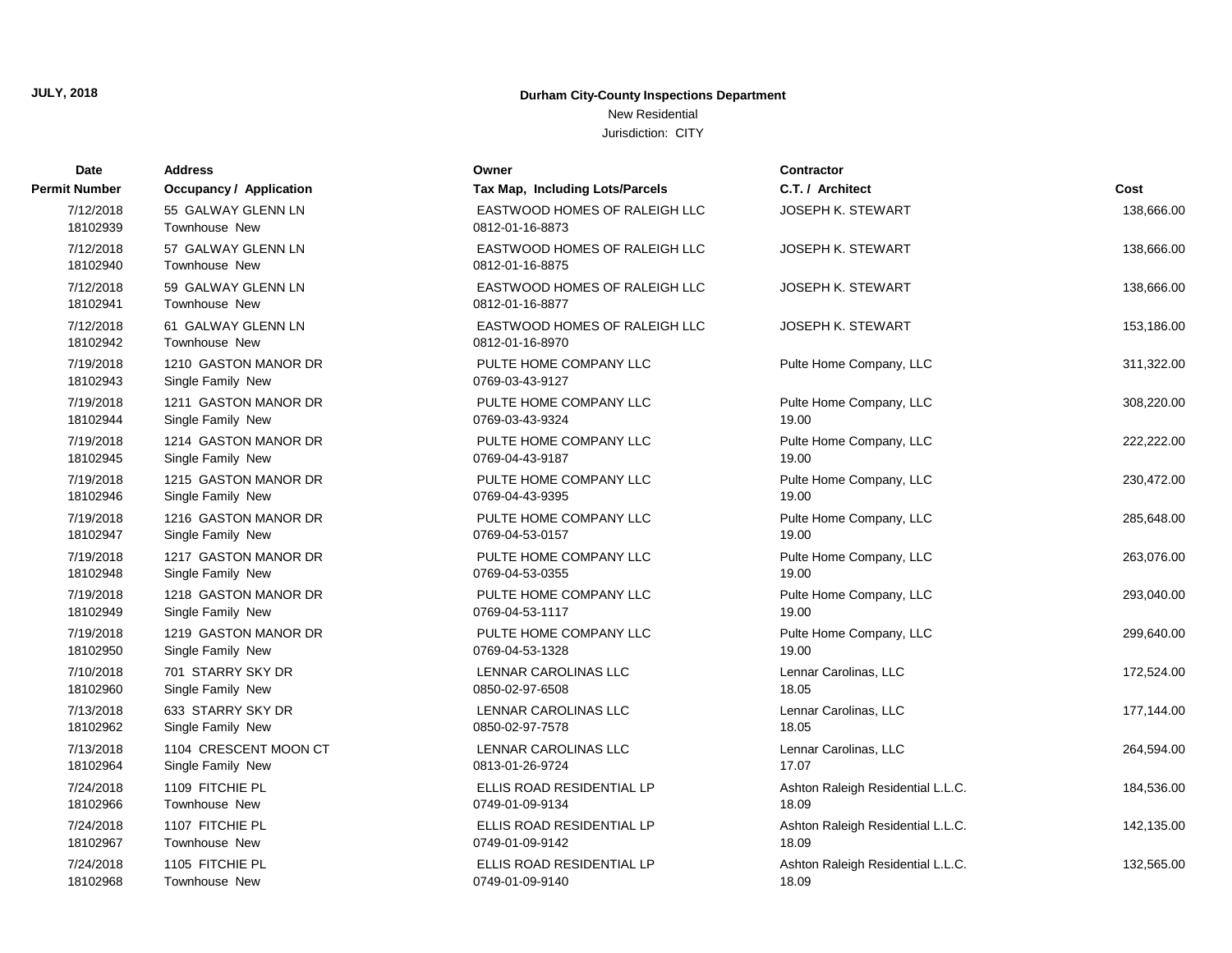### New Residential

| Date          | <b>Address</b>                 | Owner                           | <b>Contractor</b>                 |            |
|---------------|--------------------------------|---------------------------------|-----------------------------------|------------|
| Permit Number | <b>Occupancy / Application</b> | Tax Map, Including Lots/Parcels | C.T. / Architect                  | Cost       |
| 7/24/2018     | 1103 FITCHIE PL                | ELLIS ROAD RESIDENTIAL LP       | Ashton Raleigh Residential L.L.C. | 142,135.00 |
| 18102969      | Townhouse New                  | 0749-01-09-9059                 | 18.09                             |            |
| 7/24/2018     | 1101 FITCHIE PL                | ELLIS ROAD RESIDENTIAL LP       | Ashton Raleigh Residential L.L.C. | 133,518.00 |
| 18102970      | Townhouse New                  | 0749-01-09-9067                 | 18.09                             |            |
| 7/24/2018     | 1071 FITCHIE PL                | ELLIS ROAD RESIDENTIAL LP       | Ashton Raleigh Residential L.L.C. | 184,536.00 |
| 18102971      | Townhouse New                  | 0749-01-09-9075                 | 18.09                             |            |
| 7/13/2018     | 1106 CRESCENT MOON CT          | <b>LENNAR CAROLINAS LLC</b>     | Lennar Carolinas, LLC             | 276,738.00 |
| 18102972      | Single Family New              | 0813-01-26-9862                 | 17.07                             |            |
| 7/25/2018     | 9 RICHMOND CT                  | <b>TERRAMOR HOMES INC</b>       | Terramor Homes, Inc.              | 239,514.00 |
| 18102974      | Single Family New              | 0727-01-46-4405                 | 20.12                             |            |
| 7/17/2018     | 1002 ROCKETCRESS DR            | PULTE HOME COMPANY LLC          | Pulte Home Company, LLC           | 130,000.00 |
| 18102985      | <b>Townhouse New</b>           | 0728-04-54-3754                 | 20.14                             |            |
| 7/17/2018     | 1004 ROCKETCRESS DR            | PULTE HOME COMPANY LLC          | Pulte Home Company, LLC           | 130,000.00 |
| 18102986      | <b>Townhouse New</b>           | 0728-04-54-3725                 | 20.14                             |            |
| 7/17/2018     | 1006 ROCKETCRESS DR            | PULTE HOME COMPANY LLC          | Pulte Home Company, LLC           | 130,000.00 |
| 18102987      | <b>Townhouse New</b>           | 0728-04-54-3706                 | 20.14                             |            |
| 7/17/2018     | 1008 ROCKETCRESS DR            | PULTE HOME COMPANY LLC          | Pulte Home Company, LLC           | 130,000.00 |
| 18102988      | <b>Townhouse New</b>           | 0728-04-54-2787                 | 20.14                             |            |
| 7/17/2018     | 1010 ROCKETCRESS DR            | PULTE HOME COMPANY LLC          | Pulte Home Company, LLC           | 130,000.00 |
| 18102989      | <b>Townhouse New</b>           | 0728-04-54-2767                 | 20.14                             |            |
| 7/13/2018     | 104 MAYWEED DR                 | PULTE HOME COMPANY LLC          | Pulte Home Company, LLC           | 273,504.00 |
| 18102991      | Single Family New              | 0811-13-13-1077                 | 20.17                             |            |
| 7/13/2018     | 106 MAYWEED DR                 | PULTE HOME COMPANY LLC          | Pulte Home Company, LLC           | 253,242.00 |
| 18102992      | Single Family New              | 0811-13-13-2053                 | 20.17                             |            |
| 7/10/2018     | 111 KALMIA DR                  | PULTE HOME COMPANY LLC          | Pulte Home Company, LLC           | 171,798.00 |
| 18102993      | Single Family New              | 0769-01-17-4232                 | 19.00                             |            |
| 7/13/2018     | 634 STARRY SKY DR              | LENNAR CAROLINAS LLC            | M/I HOMES OF RALEIGH LLC          | 185,064.00 |
| 18102996      | Single Family New              | 0850-02-97-7784                 | 19.00                             |            |
| 7/13/2018     | 639 STARRY SKY DR              | SHERRON FARMS HOMEOWNERS        | M/I HOMES OF RALEIGH LLC          | 180,444.00 |
| 18102997      | Single Family New              | 0850-02-97-6568                 | 19.00                             |            |
| 7/13/2018     | 1121 EPIPHANY RD               | LENNAR CAROLINAS LLC            | Lennar Carolinas, LLC             | 158,000.00 |
| 18102998      | Townhouse New                  | 0758-02-68-2423                 | 20.14                             |            |
| 7/13/2018     | 1123 EPIPHANY RD               | LENNAR CAROLINAS LLC            | Lennar Carolinas, LLC             | 157,000.00 |
| 18102999      | <b>Townhouse New</b>           | 0758-02-68-2430                 | 20.14                             |            |
| 7/13/2018     | 1125 EPIPHANY RD               | LENNAR CAROLINAS LLC            | Lennar Carolinas, LLC             | 159,000.00 |
| 18103000      | Townhouse New                  | 0758-02-68-2338                 | 20.14                             |            |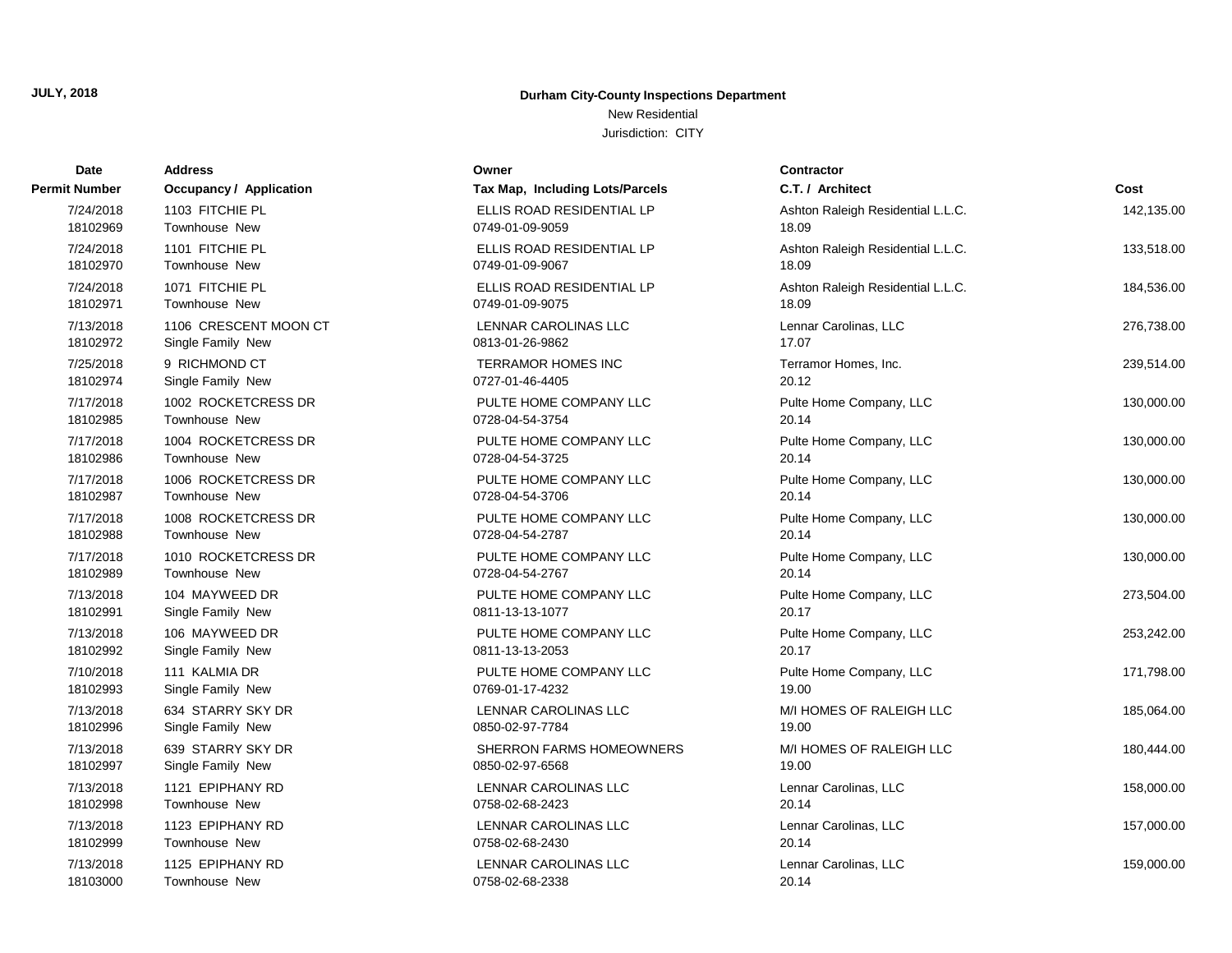New Residential

| <b>Date</b>   | <b>Address</b>                 | Owner                           | <b>Contractor</b>         |            |
|---------------|--------------------------------|---------------------------------|---------------------------|------------|
| Permit Number | <b>Occupancy / Application</b> | Tax Map, Including Lots/Parcels | C.T. / Architect          | Cost       |
| 7/12/2018     | 1206 STEINBECK DR              | AVH BETHPAGE LLC                | AV HOMES OF RALEIGH, LLC. | 295,152.00 |
| 18103008      | Single Family New              | 0748-03-94-9199                 | 20.28                     |            |
| 7/19/2018     | 1006 SOUNDING LN               | AVH BETHPAGE LLC                | AV HOMES OF RALEIGH, LLC. | 133,320.00 |
| 18103009      | Single Family New              | 0758-03-15-9061                 | 20.28                     |            |
| 7/12/2018     | 1010 SOUNDING LN               | AVH BETHPAGE LLC                | AV HOMES OF RALEIGH, LLC. | 133,518.00 |
| 18103011      | Single Family New              | 0758-03-25-0051                 | 20.28                     |            |
| 7/12/2018     | 1047 STEINBECK DR              | AVH BETHPAGE LLC                | AV HOMES OF RALEIGH, LLC. | 172,458.00 |
| 18103013      | Single Family New              | 0758-03-04-4566                 | 20.28                     |            |
| 7/12/2018     | 902 ATTICUS WAY                | AVH BETHPAGE LLC                | AV HOMES OF RALEIGH, LLC. | 172,458.00 |
| 18103014      | Single Family New              | 0758-03-03-7517                 | 20.28                     |            |
| 7/20/2018     | 212 SHALE CREEK DR             | M/I HOMES OF RALEIGH LLC        | M/I HOMES OF RALEIGH LLC  | 170,148.00 |
| 18103017      | <b>Townhouse New</b>           | 0769-04-51-7055                 | 19.00                     |            |
| 7/20/2018     | 214 SHALE CREEK DR             | M/I HOMES OF RALEIGH LLC        | M/I HOMES OF RALEIGH LLC  | 157,344.00 |
| 18103018      | <b>Townhouse New</b>           | 0769-04-51-7032                 | 19.00                     |            |
| 7/20/2018     | 216 SHALE CREEK DR             | M/I HOMES OF RALEIGH LLC        | M/I HOMES OF RALEIGH LLC  | 166,188.00 |
| 18103019      | <b>Townhouse New</b>           | 0769-04-50-7929                 | 19.00                     |            |
| 7/20/2018     | 218 SHALE CREEK DR             | M/I HOMES OF RALEIGH LLC        | M/I HOMES OF RALEIGH LLC  | 157,344.00 |
| 18103020      | <b>Townhouse New</b>           | 0769-04-50-7917                 | 19.00                     |            |
| 7/20/2018     | 220 SHALE CREEK DR             | M/I HOMES OF RALEIGH LLC        | M/I HOMES OF RALEIGH LLC  | 166,188.00 |
| 18103021      | Townhouse New                  | 0769-04-50-6994                 | 19.00                     |            |
| 7/25/2018     | 304 CRUSADERS DR               | <b>GHD-STERLING LLC</b>         | True Homes, LLC           | 210,606.00 |
| 18103075      | Single Family New              | 0747-02-89-6927                 | 20.14                     |            |
| 7/23/2018     | 630 STARRY SKY DR              | LENNAR CAROLINAS LLC            | Lennar Carolinas, LLC     | 178,068.00 |
| 18103097      | Single Family New              | 0850-02-97-9701                 | 18.05                     |            |
| 7/23/2018     | 631 STARRY SKY DR              | SHERRON FARMS HOMEOWNERS        | Lennar Carolinas, LLC     | 172,524.00 |
| 18103098      | Single Family New              | 0850-02-97-8526                 | 18.05                     |            |
| 7/23/2018     | 637 STARRY SKY DR              | LENNAR CAROLINAS LLC            | Lennar Carolinas, LLC     | 185,790.00 |
| 18103099      | Single Family New              | 0850-02-97-7518                 | 18.05                     |            |
| 7/23/2018     | 1031 HOMECOMING WAY            | LENNAR CAROLINAS LLC            | Lennar Carolinas, LLC     | 154,242.00 |
| 18103100      | Single Family New              | 0851-01-28-4115                 | 18.04                     |            |
| 7/23/2018     | 1105 MONTAGUE AVE              | <b>RREF II-FH NC SIERRA LLC</b> | Lennar Carolinas, LLC     | 167,904.00 |
| 18103102      | Single Family New              | 0769-01-17-7669                 | 19                        |            |
| 7/23/2018     | 1106 MONTAGUE AVE              | <b>RREF II-FH NC SIERRA LLC</b> | Lennar Carolinas, LLC     | 218,130.00 |
| 18103103      | Single Family New              | 0769-01-17-8511                 | 19                        |            |
| 7/23/2018     | 636 STARRY SKY DR              | LENNAR CAROLINAS LLC            | Lennar Carolinas, LLC     | 178,068.00 |
| 18103104      | Single Family New              | 0850-02-97-7724                 | 18.05                     |            |